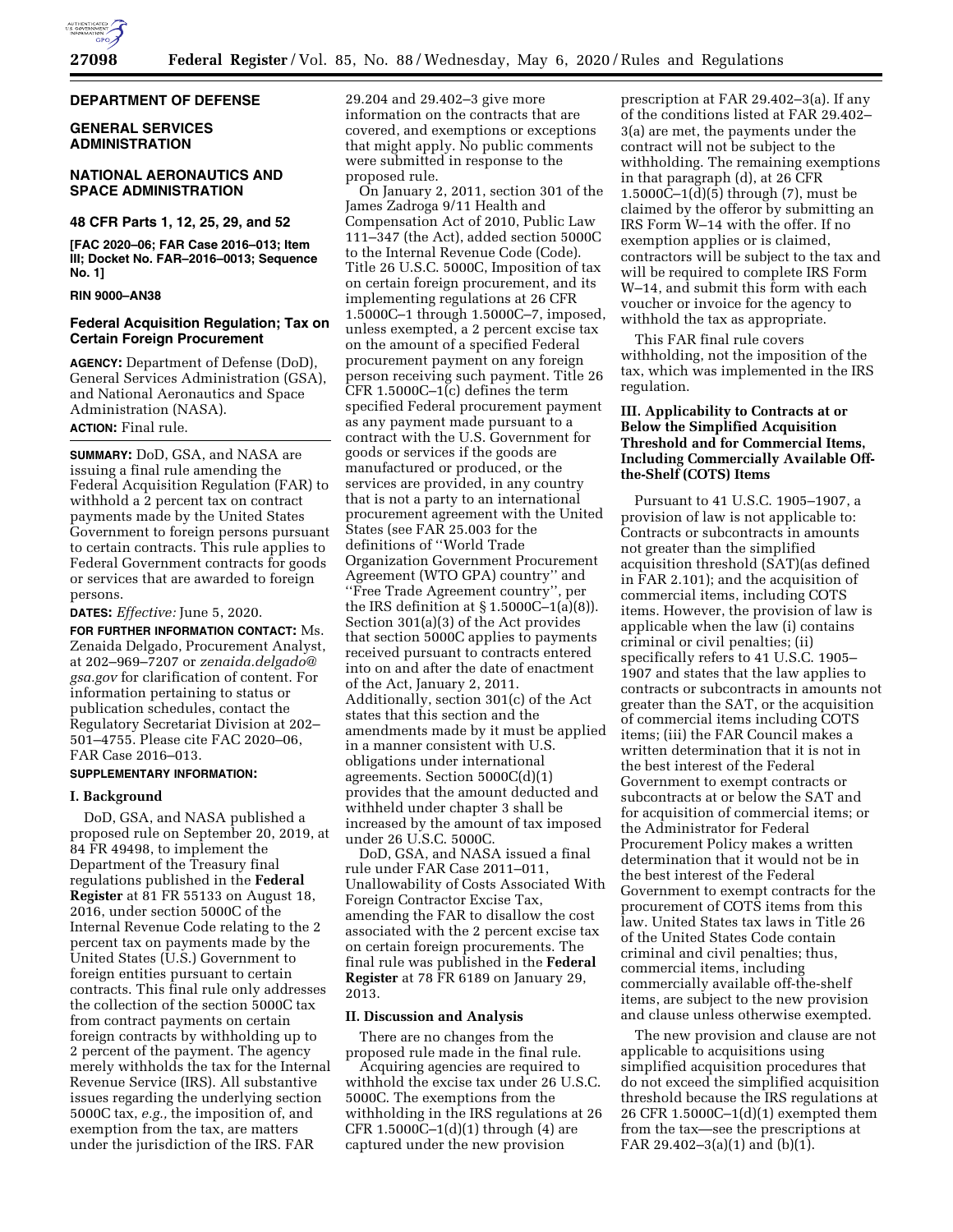## **IV. Executive Orders 12866 and 13563**

Executive Orders (E.O.s) 12866 and 13563 direct agencies to assess all costs and benefits of available regulatory alternatives and, if regulation is necessary, to select regulatory approaches that maximize net benefits (including potential economic, environmental, public health and safety effects, distributive impacts, and equity). E.O. 13563 emphasizes the importance of quantifying both costs and benefits, of reducing costs, of harmonizing rules, and of promoting flexibility. This is not a significant regulatory action and, therefore, this rule was not subject to review under section 6(b) of E.O. 12866, Regulatory Planning and Review, dated September 30, 1993. This rule is not a major rule under 5 U.S.C. 804.

#### **V. Executive Order 13771**

This rule is not an E.O. 13771 regulatory action, because this rule is not significant under E.O. 12866.

### **VI. Regulatory Flexibility Act**

DoD, GSA, and NASA have prepared a Final Regulatory Flexibility Analysis (FRFA) consistent with the Regulatory Flexibility Act, 5 U.S.C. 601, *et seq.* The FRFA is summarized as follows:

This rule is required to implement a final rule issued by the Department of the Treasury (published at 81 FR 55133) that implements section 301 of the James Zadroga 9/11 Health and Compensation Act of 2010, Public Law 111–347 (the Act), adding section 5000C to the Internal Revenue Code (Code). 26 U.S.C. 5000C, Imposition of tax on certain foreign procurement, and its implementing regulations at 26 CFR 1.5000C-1 through 1.5000C–7, imposed, unless exempted, a 2 percent excise tax of the amount of a specified Federal procurement payment on any foreign person receiving such payment.

There were no significant issues raised by the public in response to the initial regulatory flexibility analysis.

The rule will apply to Federal Government contracts that are awarded to foreign persons for goods or services, if the goods are manufactured or produced or the services are provided in any country that is not a party to an international procurement agreement with the United States (see FAR 25.003 for the definitions of ''World Trade Organization Government Procurement Agreement (WTO GPA) country'' and ''Free Trade Agreement country''). Federal Procurement Data System data for FY 2018 was obtained for contracts valued over \$250,000 awarded to foreign vendors. There were 7,518 total awards, 7,349 were to large vendors; 169 were to small vendors. Of these, 1,358 were unique large foreign entities while 10 were unique small foreign entities for a total of 1,368 unique foreign entities. Accordingly, the rule is not expected to have a significant economic impact on a substantial number of small entities based in the United States.

The rule contains an information collection requirement that requires the approval of the Office of Management and Budget (OMB) under the Paperwork Reduction Act (44 U.S.C. chapter 35). However, the paperwork burden was previously approved for the IRS regulations under OMB Control Number 1545–2263, Tax on Certain Foreign Procurement.

There are no available alternatives to the rule to accomplish the desired objective of the statute.

Interested parties may obtain a copy of the FRFA from the Regulatory Secretariat Division. The Regulatory Secretariat Division has submitted a copy of the FRFA to the Chief Counsel for Advocacy of the Small Business Administration.

### **VII. Paperwork Reduction Act**

The Paperwork Reduction Act (44 U.S.C. Chapter 35) does apply. However, these changes to the FAR do not impose additional information collection requirements to the paperwork burden previously approved for the IRS, Department of the Treasury regulations under the Office of Management and Budget Control Number 1545–2263, Tax on Certain Foreign Procurement (see 80 FR 22449, April 22, 2015 and 82 FR 41310 at 41312, August 30, 2017).

## **List of Subjects in 48 CFR Parts 1, 12, 25, 29, and 52**

Government procurement.

#### **William F. Clark,**

*Director, Office of Government-wide Acquisition Policy, Office of Acquisition Policy, Office of Government-wide Policy.* 

Therefore, DoD, GSA, and NASA amend 48 CFR parts 1, 12, 25, 29, and 52 as set forth below:

■ 1. The authority citation for 48 CFR parts 1, 12, 25, 29, and 52 continues to read as follows:

**Authority:** 40 U.S.C. 121(c); 10 U.S.C. chapter 137; and 51 U.S.C. 20113.

# **PART 1—FEDERAL ACQUISITION REGULATIONS SYSTEM**

■ 2. In section 1.106, amend the table by adding entries for ''52.229–11'' and ''52.229–12'' in numerical order to read as follows: 1.106 OMB approval under the Paperwork Reduction Act.

\* \* \* \* \*

| <b>FAR</b><br>segment |  |         | <b>OMB</b><br>control No. |         |  |
|-----------------------|--|---------|---------------------------|---------|--|
| $\star$               |  | $\star$ | $\star$                   | $\star$ |  |
| 52.229–11             |  |         | 1545-2263<br>1545-2263    |         |  |
|                       |  |         |                           |         |  |

### **PART 12—ACQUISITION OF COMMERCIAL ITEMS**

■ 3. Amend section 12.301 by redesignating paragraph (d)(12) as paragraph (d)(13) and adding a new paragraph (d)(12) to read as follows:

#### **12.301 Solicitation provisions and contract clauses for the acquisition of commercial items.**

\* \* \* \* \*

(d) \* \* \* (12) Insert the provision at 52.229–11, Tax on Certain Foreign Procurements— Notice and Representation, in solicitations as prescribed in 29.402– 3(a). The representation in the provision at 52.229–11 is not in the System for Award Management.

\* \* \* \* \*

# **PART 25—FOREIGN ACQUISITION**

■ 4. Add section 25.1003 to read as follows:

## **25.1003 Tax on certain foreign procurements.**

See 29.204 for the imposition of the tax on certain foreign procurements pursuant to the James Zadroga 9/11 Health and Compensation Act of 2010 (Pub. L. 111–347), 26 U.S.C. 5000C, and its implementing regulations at 26 CFR 1.5000C–1 through 1.5000C–7.

### **PART 29—TAXES**

■ 5. Add section 29.204 to read as follows:

#### **29.204 Federal excise tax on specific foreign contract payments.**

(a) Title 26 U.S.C. 5000C and its implementing regulations at 26 CFR 1.5000C–1 through 1.5000C–7 require acquiring agencies to collect this excise tax via withholding on applicable contract payments (see 29.402–3, 31.205–41(b)(8)). Agencies merely withhold the tax (section 5000C tax) for the Internal Revenue Service (IRS). All substantive issues regarding the underlying section 5000C tax, *e.g.,* the imposition of, and exemption from the tax, are matters under the jurisdiction of the IRS. The contracting officer will refer all questions relating to the interpretation of the IRS regulations to *[https://www.irs.gov/help/tax-law](https://www.irs.gov/help/tax-law-questions)[questions.](https://www.irs.gov/help/tax-law-questions)* 

(b) In accordance with the clause 52.229–12, Tax on Certain Foreign Procurements, contractors that are subject to the section 5000C tax will complete IRS Form W–14, Certificate of Foreign Contracting Party Receiving Federal Procurement Payments, and submit this form with each voucher or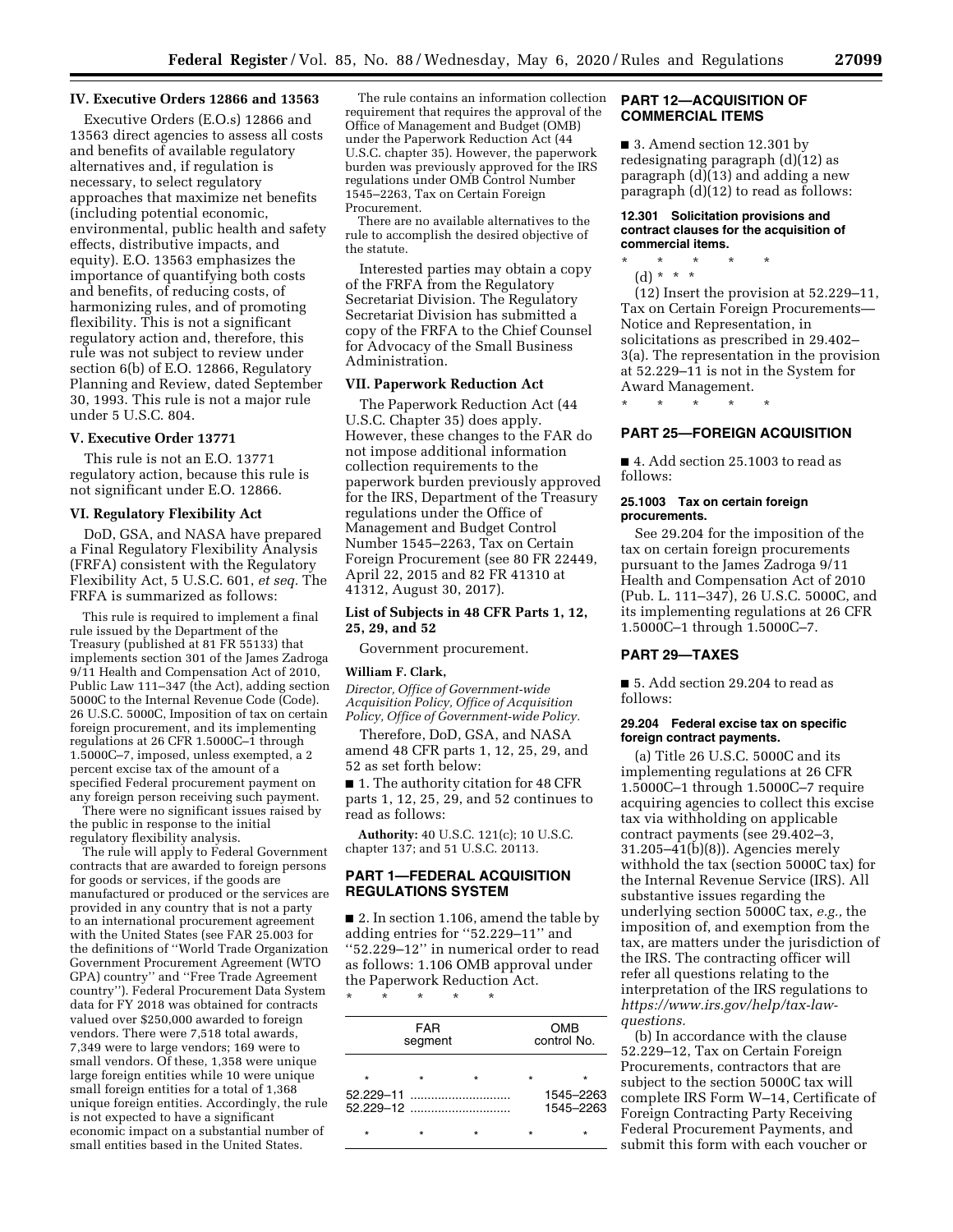invoice. In the absence of a completed IRS Form W–14 accompanying a payment request, the default withholding percentage is 2 percent for the section 5000C withholding for that payment request. Information about IRS Form W–14 is available via the internet at *[www.irs.gov/w14.](http://www.irs.gov/w14)* 

(c)(1) Exemptions from the withholding in the IRS regulations at 26 CFR  $1.5000C-1(d)(1)$  through  $(4)$  are captured under the provision prescription at 29.402–3(a) (*i.e.,* the contracting officer will not include the provision when one of the 29.402–3(a) exceptions applies).

(2) The exemptions at 26 CFR 1.5000C–1(d)(5) through (7) must be claimed by the offeror when it submits an IRS Form W–14 with the offer. If not submitted with the offer, exemptions will not be applied to the contract.

(3) Any exemption claimed and selfcertified on the IRS Form W–14 is subject to audit by the IRS. Any disputes regarding the imposition and collection of the section 5000C tax are adjudicated by the IRS as the section 5000C tax is a tax matter, not a contract issue.

(d) The exemptions in 29.201 through 29.302 do not apply to this section 5000C tax.

(e) Additional information about this excise tax on specific foreign contract payments is available via the internet at *https://www.irs.gov/government[entities/excise-tax-on-specified-federal](https://www.irs.gov/government-entities/excise-tax-on-specified-federal-foreign-procurement-payments)foreign-procurement-payments.* 

■ 6. Add section 29.402–3 to read as follows:

## **29.402–3 Tax on certain foreign procurements.**

(a) Insert the provision at 52.229–11, Tax on Certain Foreign Procurements— Notice and Representation, in solicitations, including solicitations using FAR part 12 procedures for the acquisition of commercial items, unless one of the following exceptions applies:

(1) Acquisitions using simplified acquisition procedures that do not exceed the simplified acquisition threshold (as defined in 2.101).

(2) Emergency acquisitions using the emergency acquisition flexibilities defined in part 18.

(3) Acquisitions using the unusual and compelling urgency authority per 6.302–2.

(4) Contracts with a single individual for personal services that will not exceed the simplified acquisition threshold on an annual calendar year basis for all years of the contract.

(5) Acquisitions if the requiring activity identifies that the requirement is for certain foreign humanitarian

assistance contracts which are payments made by the U.S. Government agencies pursuant to a contract with a foreign contracting party to obtain goods or services described in or authorized under 7 U.S.C. 1691, *et seq.,* 22 U.S.C. 2151, *et seq.,* 22 U.S.C 2601 *et seq.,* 22 U.S.C. 5801 *et seq.,* 22 U.S.C. 5401 *et seq.,* 10 U.S.C. 402, 10 U.S.C. 404, 10 U.S.C. 407, 10 U.S.C. 2557, and 10 U.S.C. 2561.

(b) Insert the clause at 52.229–12, Tax on Certain Foreign Procurements, in—

(1) Solicitations that contain the provision at 52.229–11, Tax on Certain Foreign Procurements—Notice and Representation; and

(2) Resultant contracts in which the contractor has indicated that it was a foreign person in solicitation provision 52.229–11, Tax on Certain Foreign Procurements—Notice and Representation.

## **PART 52—SOLICITATION PROVISIONS AND CONTRACT CLAUSES**

■ 7. Amend section 52.212–5 by redesignating paragraphs (b)(55) through (62) as paragraphs (b)(56) through (63) and adding a new paragraph (b)(55) to read as follows:

### **52.212–5 Contract Terms and Conditions Required To Implement Statutes or Executive Orders—Commercial Items.**

\* \* \* \* \* (b) \* \* \* \_\_\_ (55) 52.229–12, Tax on Certain Foreign Procurements (JUN 2020). \* \* \* \* \* ■ 8. Add sections 52.229–11 and

52.229–12 to read as follows:

#### **52.229–11 Tax on Certain Foreign Procurements—Notice and Representation.**

As prescribed in 29.402–3(a), insert the following provision:

#### **Tax on Certain Foreign Procurements— Notice and Representation (JUN 2020)**

(a) *Definitions.* As used in this provision— *Foreign person* means any person other than a United States person.

*Specified Federal procurement payment*  means any payment made pursuant to a contract with a foreign contracting party that is for goods, manufactured or produced, or services provided in a foreign country that is not a party to an international procurement agreement with the United States. For purposes of the prior sentence, a foreign country does not include an outlying area.

*United States person* as defined in 26 U.S.C. 7701(a)(30) means—

(1) A citizen or resident of the United States;

(2) A domestic partnership;

(3) A domestic corporation; (4) Any estate (other than a foreign estate, within the meaning of 26 U.S.C. 701(a)(31)); and

#### (5) Any trust if—

(i) A court within the United States is able to exercise primary supervision over the administration of the trust; and

(ii) One or more United States persons have the authority to control all substantial decisions of the trust.

(b) Unless exempted, there is a 2 percent tax of the amount of a specified Federal procurement payment on any foreign person receiving such payment. See 26 U.S.C. 5000C and its implementing regulations at 26 CFR 1.5000C–1 through 1.5000C–7.

(c) Exemptions from withholding under this provision are described at 26 CFR 1.5000C–1(d)(5) through (7). The Offeror would claim an exemption from the withholding by using the Department of the Treasury Internal Revenue Service Form W– 14, Certificate of Foreign Contracting Party Receiving Federal Procurement Payments, available via the internet at *[www.irs.gov/w14.](http://www.irs.gov/w14)*  Any exemption claimed and self-certified on the IRS Form W–14 is subject to audit by the IRS. Any disputes regarding the imposition and collection of the 26 U.S.C. 5000C tax are adjudicated by the IRS as the 26 U.S.C. 5000C tax is a tax matter, not a contract issue. The IRS Form W–14 is provided to the acquiring agency rather than to the IRS.

(d) For purposes of withholding under 26 U.S.C. 5000C, the Offeror represents that—

(1) It  $[\ ]$ is  $[\ ]$ is not a foreign person; and (2) If the Offeror indicates ''is'' in paragraph (d)(1) of this provision, then the Offeror represents that—I am claiming on the IRS Form  $W-14$  [iii] a full exemption, or [iiii] partial or no exemption [*Offeror sha* [ll] partial or no exemption [*Offeror shall select one*] from the excise tax.

(e) If the Offeror represents it is a foreign person in paragraph  $(d)(1)$  of this provision, then—

(1) The clause at FAR 52.229–12, Tax on Certain Foreign Procurements, will be included in any resulting contract; and

(2) The Offeror shall submit with its offer the IRS Form W–14. If the IRS Form W–14 is not submitted with the offer, exemptions will not be applied to any resulting contract and the Government will withhold a full 2 percent of each payment.

(f) If the Offeror selects ''is'' in paragraph (d)(1) and ''partial or no exemption'' in paragraph  $(d)(2)$  of this provision, the Offeror will be subject to withholding in accordance with the clause at FAR 52.229–12, Tax on Certain Foreign Procurements, in any resulting contract.

(g) A taxpayer may, for a fee, seek advice from the Internal Revenue Service (IRS) as to the proper tax treatment of a transaction. This is called a private letter ruling. Also, the IRS may publish a revenue ruling, which is an official interpretation by the IRS of the Internal Revenue Code, related statutes, tax treaties, and regulations. A revenue ruling is the conclusion of the IRS on how the law is applied to a specific set of facts. For questions relating to the interpretation of the IRS regulations go to *[https://www.irs.gov/](https://www.irs.gov/help/tax-law-questions)  [help/tax-law-questions.](https://www.irs.gov/help/tax-law-questions)* 

(End of provision)